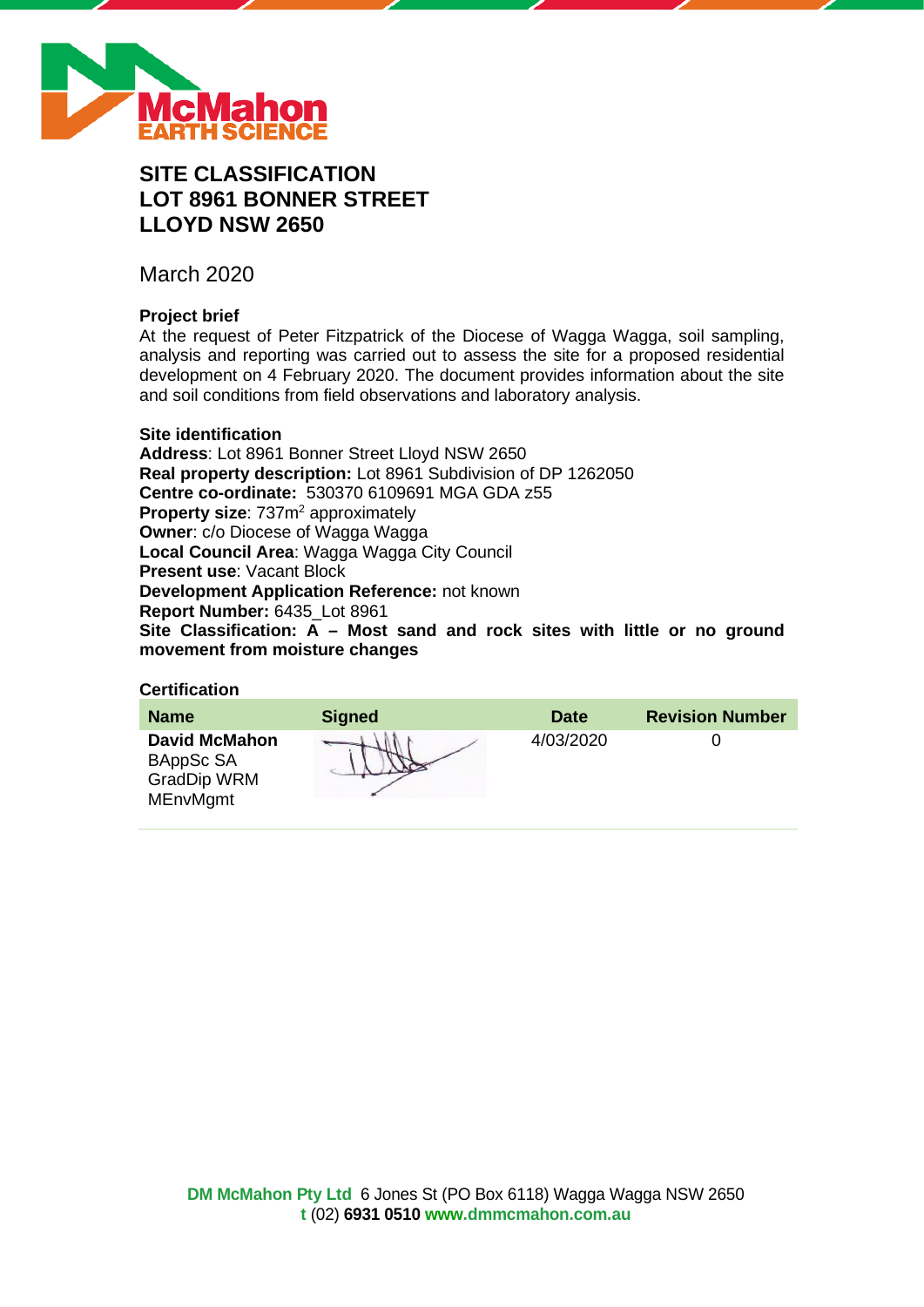### **Physical characteristics of the site**

A desktop review and investigation of the topography, hydrology, soil, lithology, geology and hydrogeology of the site has been undertaken and are as follows:

### **Topography**

The Lake Albert 1:25,000 Topographic Map (Sheet 8327-1S) indicates that the site is located at an elevation of approximately 258m AHD. The site landform is classed as a simple slope and the slope class is gently inclined.

### **Vegetation**

The site is devoid of vegetation.

### **Hydrology**

The nearest named waterway is Stringybark Creek located 3414m to the south east of the site. Due to the relative incline of the site, rainfall is likely to both run off and infiltrate into the relatively permeable topsoil.

### **Weather**

The average rainfall for Wagga Wagga is approximately 526.8mm per annum, with the wettest months being October, June and July. Annual mean evaporation for the region is 1715.5mm with mean daily evaporation ranges from 1.2mm in July to 9.2mm in January. Wagga Wagga is characterised by cold wet winters and hot dry summers with mean maximum temperatures ranging from 12.9°C in July to 31.9 °C in January and mean minimum temperatures ranging from 1.3ºC in July to 15.9ºC in February. Rainfall, temperature and evaporation data from Wagga Wagga Agricultural Institute 73127 (www.bom.gov.au).

### **Soil & Landform**

The site lies within the mapping unit ld from the Soil Landscapes of the Wagga Wagga 1:100 000 Sheet (DLWC, 1997). The map unit ld is described as:

# *ld – Lloyd (Erosional Landscapes)*

*Landscape*: rolling low hills on Ordovician metasedimentary rocks. Local relief 30–90 m; slopes 10–20%. Broad crests and ridges; long waning mid to lower slopes; broad drainage depressions. Variable rock outcrop 0–50%. Extensively to completely cleared mid to high open-forest.

*Soils*: shallow (<0.5 m), moderately well-drained Paralithic Leptic Rudosols (Lithosols) on some crests, ridges and upper slopes; deep (1.0–1.5 m), imperfectly drained Red Kurosols (Red Podzolic Soils) on other crests and upper slopes; moderately deep (0.5– 1.0m), moderately well-drained Red Chromosols and Kurosols (Red Podzolic Soils) on mid to lower slopes; and moderately deep (0.5–1.0 m), imperfectly drained Brown Kurosols (Yellow Podzolic Soils) in drainage lines.

*Limitations*: high erosion hazard; steep slopes (localised); localised rock outcrop; localised poor drainage; localised waterlogging; foundation hazard (localised); mass movement; shallow, stony and strongly acid soils (on ridges and upper slopes); localised aluminium toxicity; localised salinity.

### **Lithology and Geology**

Undivided Ordovician metasedimentary rocks—thinly interbedded siltstones, shales and phyllites, with minorschists and minor quartzites. Lithology is highly variable

over a short distance. Relatively thick (1 m to several metres) colluvial and slopewash clayey sediments occur on lower slopes and in drainage depressions. There is generally no rock outcrop, but occasionally <50% (at sites usually underlain by sandstone).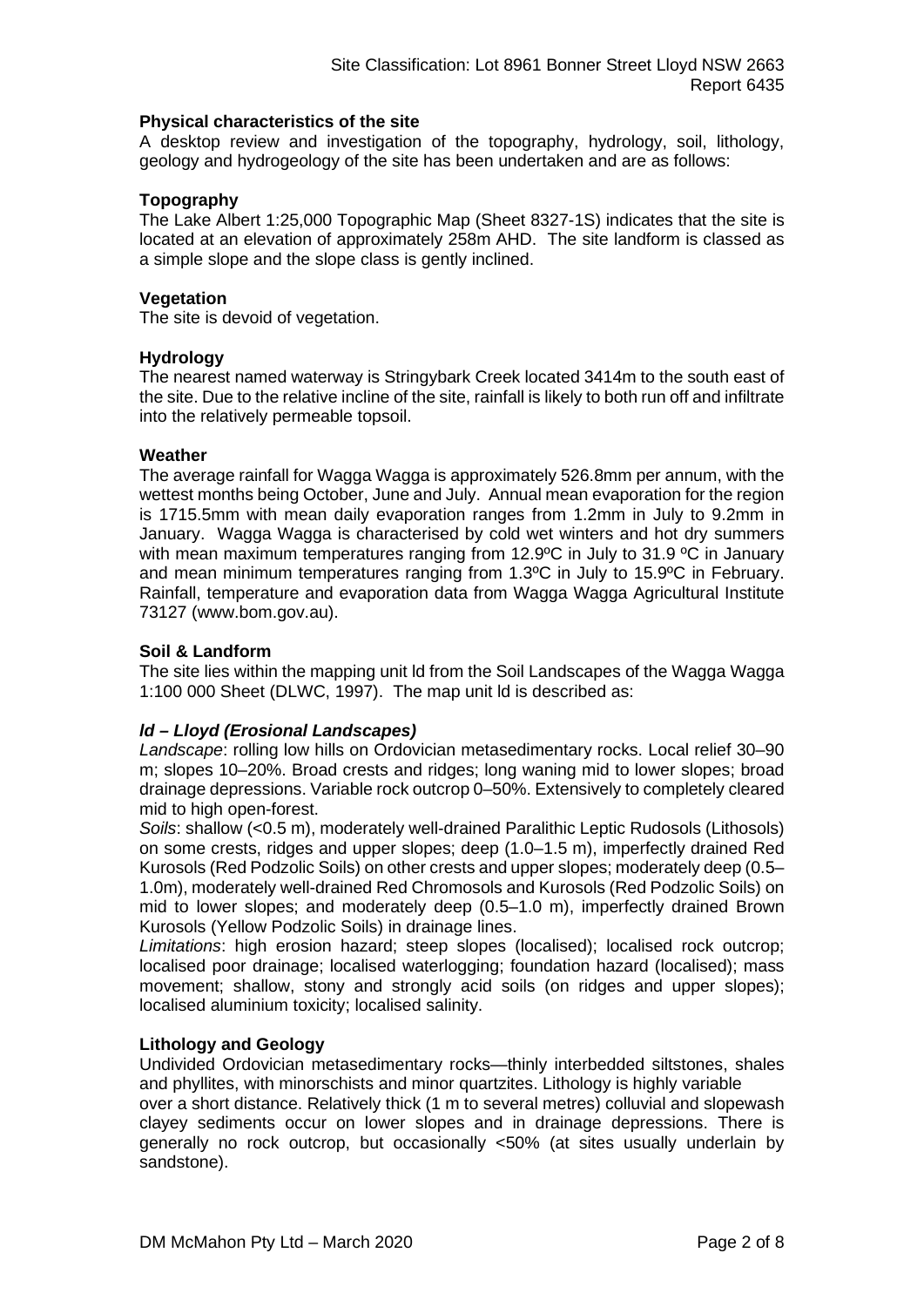# **Hydrogeology**

From the Geoscience Australia hydrogeology dataset, the groundwater beneath the site is described as porous, extensive highly productive aquifers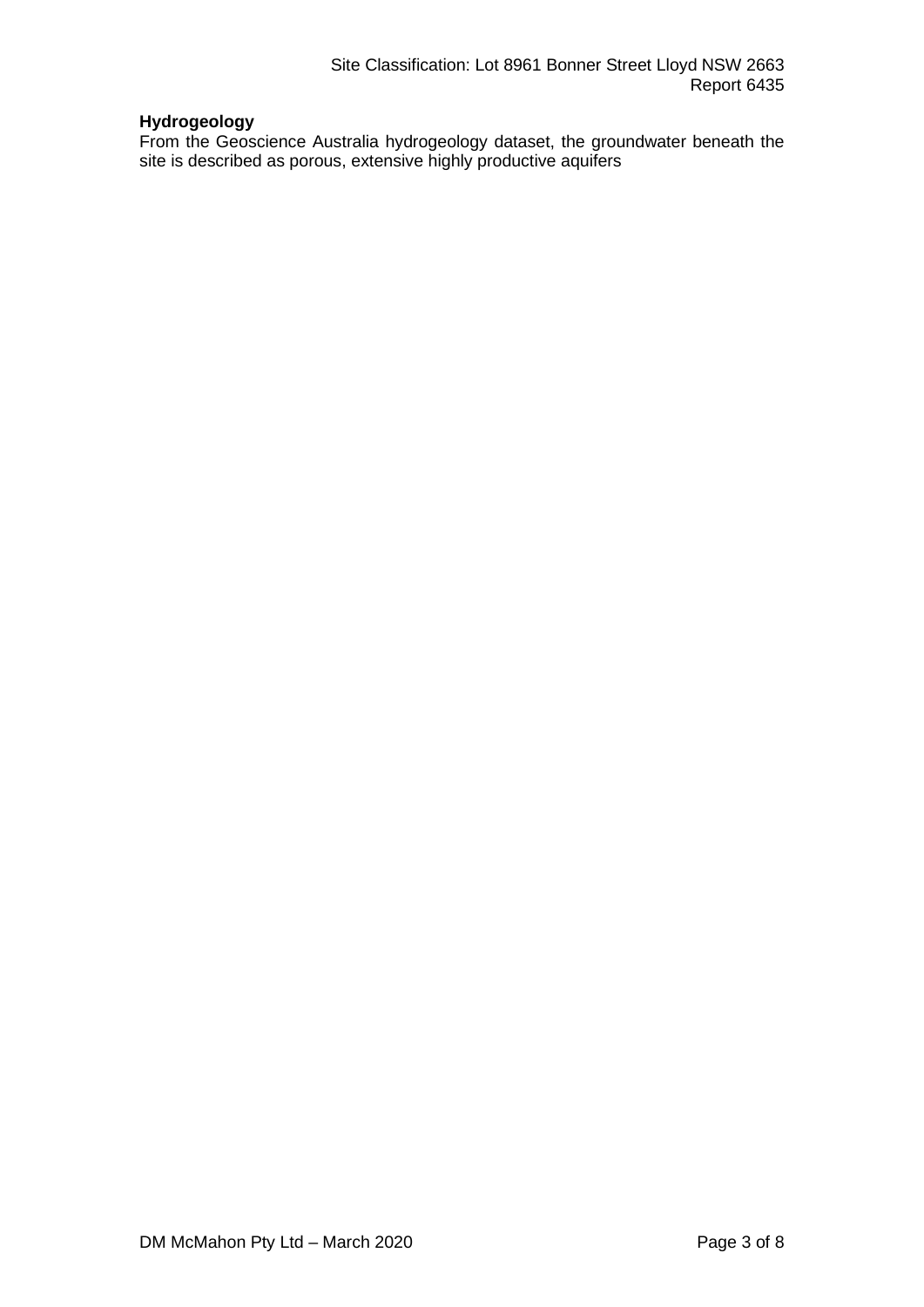# **Site Condition**

Through site investigation, field observations, in situ tests and laboratory analysis the following site geotechnical model has been developed. Details of the general conditions encountered with a field description of the soil, engineering properties and the location of the boreholes can be seen as follows, Table 1, Figure 1.

#### **Table 1:** *Site geotechnical model with field description and observations*

| <b>Soil Origin</b>       | <b>Depth</b><br>(m) | <b>Class</b><br><b>(AS17</b><br>26<br>$-2017)$ | Soil Name /<br><b>Description</b>       | <b>Grain</b><br><b>Size</b> | <b>Primary</b><br><b>Colour</b> | <b>Mottle</b><br><b>Colour</b> | <b>Mois-</b><br>ture | Plas-<br>ticity | <b>Consis-</b><br>tency | <b>Observations</b><br>and/or comments | <b>Engineering</b><br><b>Properties</b> |
|--------------------------|---------------------|------------------------------------------------|-----------------------------------------|-----------------------------|---------------------------------|--------------------------------|----------------------|-----------------|-------------------------|----------------------------------------|-----------------------------------------|
| <b>Borehole 1</b>        |                     |                                                |                                         |                             |                                 |                                |                      |                 |                         |                                        |                                         |
| <b>FILL</b>              | $0.0 -$<br>0.3      | ' CL                                           | <b>Silty CLAY</b>                       | Fine                        | Yellowish<br><b>Brown</b>       | Nil                            | D                    | Low             | Firm                    | $\,$                                   |                                         |
| $\overline{\phantom{0}}$ | 0.3                 | -                                              | Bedrock -<br>Ordovician<br>Metasediment | -                           | $\overline{\phantom{a}}$        | Nil                            | -                    |                 |                         | Refusal at 0.3m on<br>OM.              | Ys<br>Expansivity<br>20-40mm            |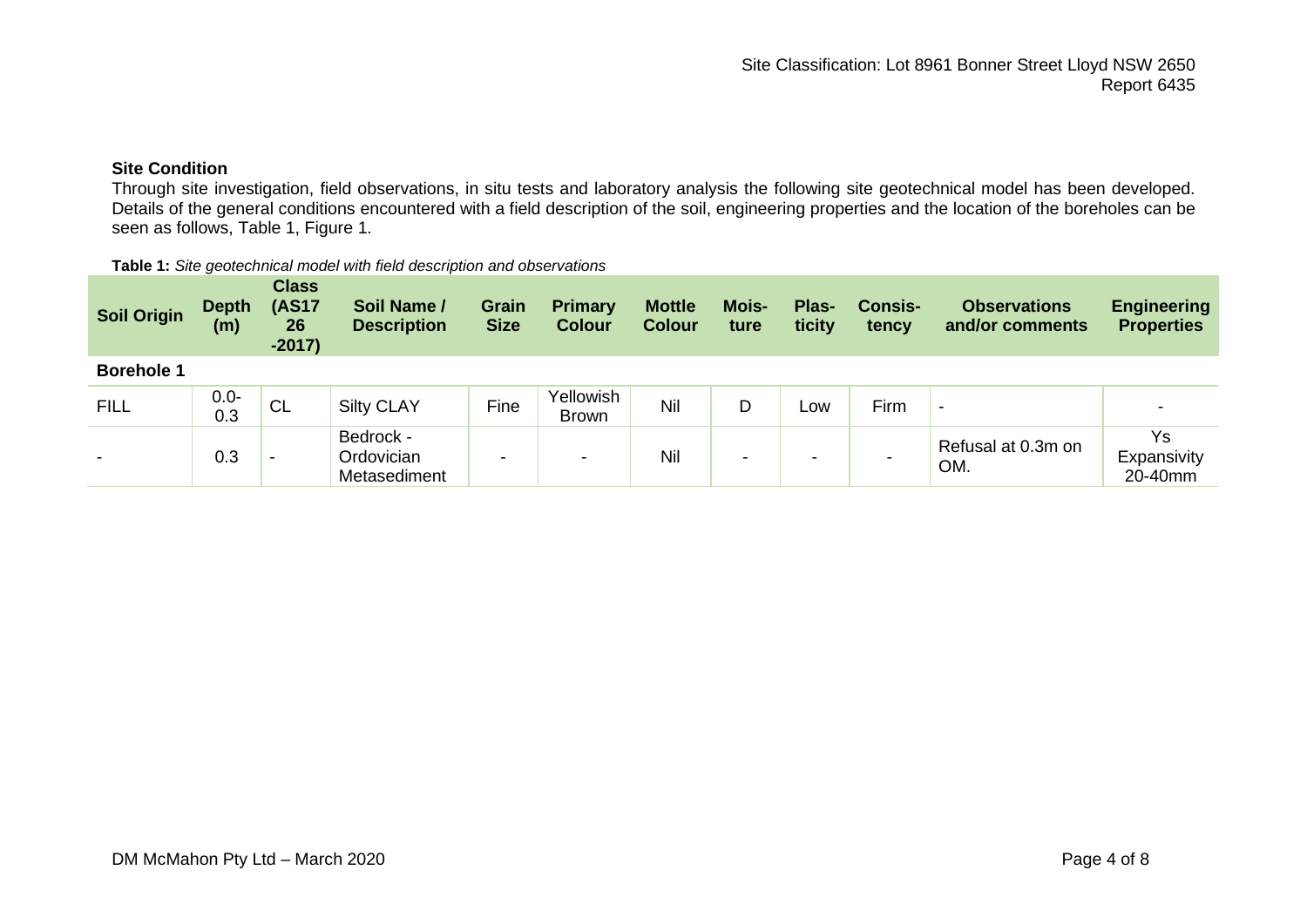Site Classification: Lot 8961 Bonner Street Lloyd NSW 2663 Report 6435



**Figure 1:** *Annotated site plan overlain on aerial photograph depicting borehole locations*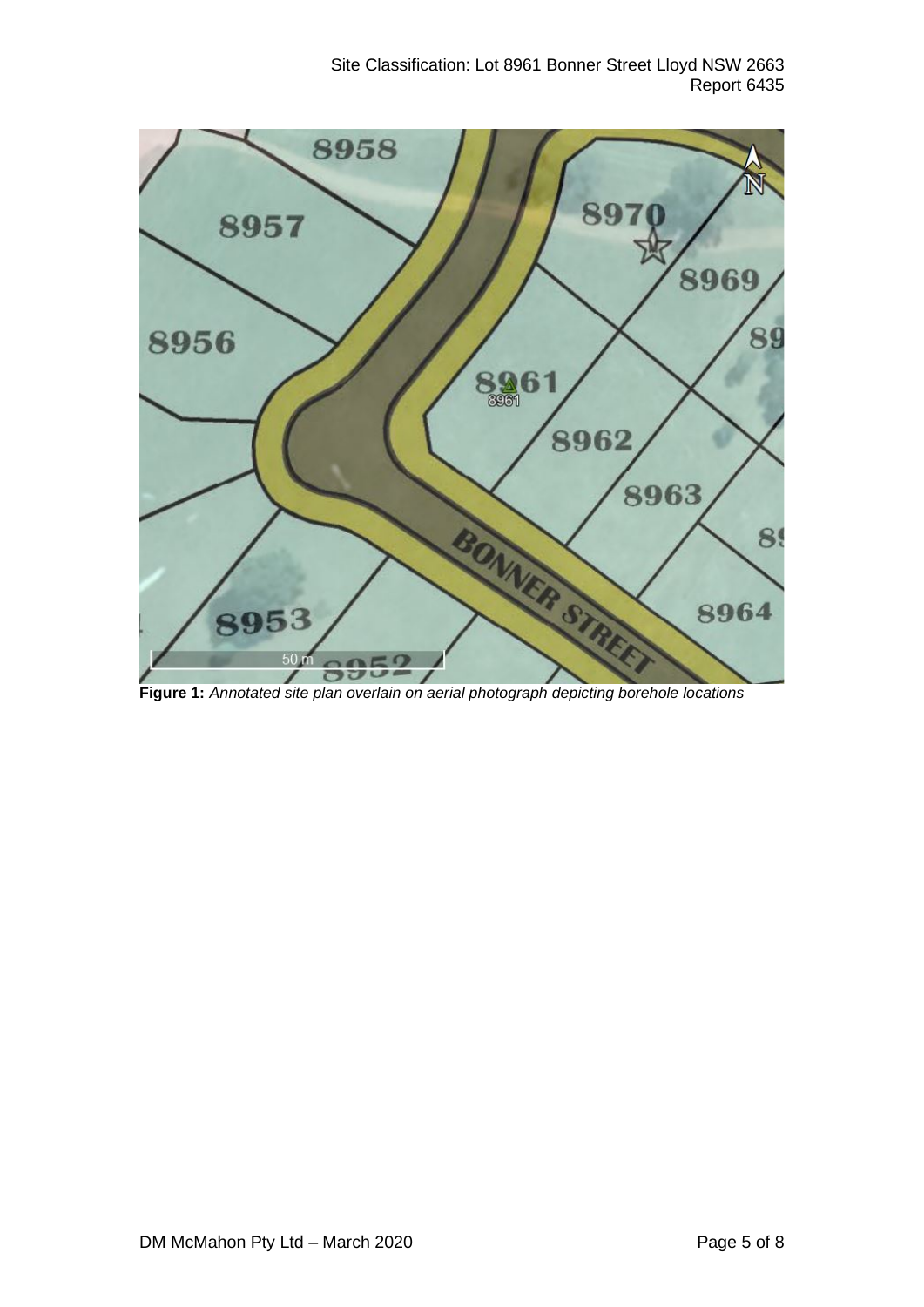# **Site Classification**

Based on the field assessment and laboratory data and assumptions therein the site is classified as **A – Most sand and rock sites with little or no ground movement from moisture changes** by reference to AS2870:2011.

### **Assumptions**

Site investigation and classification was carried out by reference to AS2870:2011. The proposed building is a single storey residential development.

This classification is based on the footings being founded into the underlying ordovician metasedimentary bedrock. If the footings are not into the specified material the site classification will need to be reassessed.

FILL materials where identified on this report are considered as 'controlled fill' in accordance with AS3798 and can be considered suitable for use as foundation/subgrade. Fill certification report ID 'FC19-51'.

Footings may be founded partly on fill and partly on natural material depending on founding depths. As such, footing design may require careful consideration by the structural engineer to minimise potential differential settlement.

An allowable bearing pressure of up to 50kPa and 100kPa for raft slab beams and strip footings respectively may be adopted.

If more than 0.4m of uncontrolled fill is present or placed, or if depth of excavation within the building area extends more than 0.5m below the existing surface, the above classification will need to be reassessed.

Any earthworks on site will be carried out by reference to AS3798: 2007.

If any unconsolidated or saturated soils are encountered during excavation, or conditions that are not alike the above description, the site supervisor should be informed, the work stopped and this office be contacted immediately for further evaluation.

Where trees and large shrubs are removed from the site all roots are to be removed and voids replaced with compacted fill by reference to AS3798:2007.

The soils investigated are all natural ground and no free groundwater was encountered at the time of the investigation.

Site drainage and vegetation limitations are adhered to as per the CSIRO Foundation Management and Footing Performance: A Homeowner's guide, BTF-2011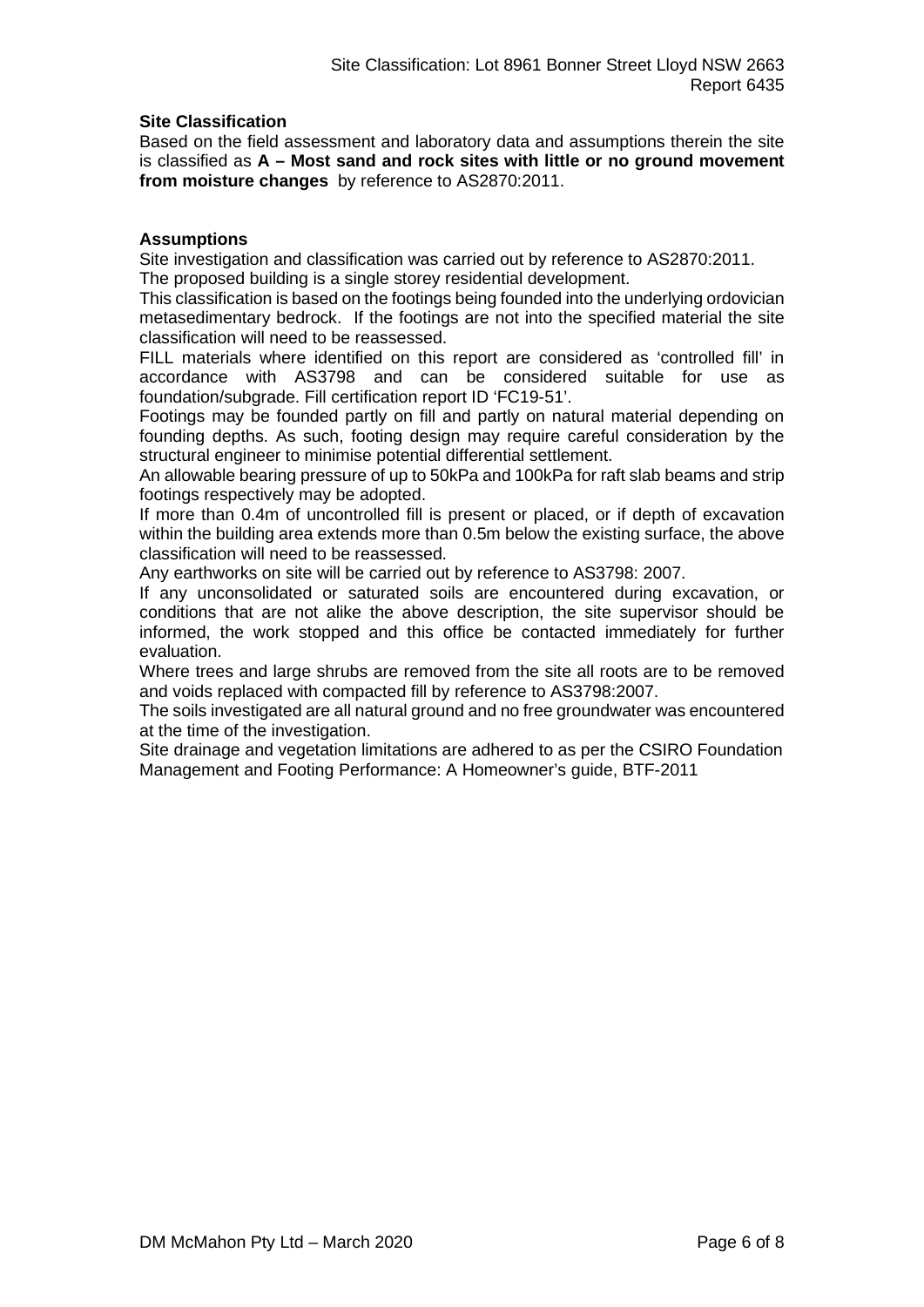# Site Classification: Lot 8961 Bonner Street Lloyd NSW 2663 Report 6435

| <b>Log Column</b>  |                      | <b>Symbol</b>                                                                                                                                                                                  | <b>Definition</b>                                                                                                                                                                                                                                                                                                                                                                                                          |  |  |  |
|--------------------|----------------------|------------------------------------------------------------------------------------------------------------------------------------------------------------------------------------------------|----------------------------------------------------------------------------------------------------------------------------------------------------------------------------------------------------------------------------------------------------------------------------------------------------------------------------------------------------------------------------------------------------------------------------|--|--|--|
| Soil Origin        |                      | <b>TOPSOIL</b>                                                                                                                                                                                 | Mantle of surface and/or near-surface soil often but not always defined by high levels of organic<br>material, both dead and living. Remnant topsoils are topsoils that subsequently been buried by<br>other transported soils. Roots of trees may extend significantly into otherwise unaltered soil and<br>the presence of roots is not a sufficient reason for describing a material as topsoil.                        |  |  |  |
|                    |                      | <b>FILL</b>                                                                                                                                                                                    | Any material which has been placed by anthropogenic processes                                                                                                                                                                                                                                                                                                                                                              |  |  |  |
|                    |                      | Alluvial                                                                                                                                                                                       | Deposited by streams and rivers                                                                                                                                                                                                                                                                                                                                                                                            |  |  |  |
|                    |                      | Colluvial                                                                                                                                                                                      | Soil and rock debris transported down slope by gravity, with or without the assistance of flowing<br>water and generally deposited in gullies or at the base of slopes. Colluvium is often used to<br>refer to thicker deposits such as those formed from landslides, whereas the term 'slopewash'<br>may be used for thinner and more widespread deposits that accumulate gradually over longer<br>geological timeframes. |  |  |  |
|                    |                      | Extremely<br>weathered<br>material                                                                                                                                                             | Formed directly from in situ weathering of geological formations. Although this material is of soil<br>strength, it retains the structure and/or fabric of the parent rock material.                                                                                                                                                                                                                                       |  |  |  |
|                    |                      | Residual                                                                                                                                                                                       | Formed directly from in situ weathering of geological formations. These soils no longer retain<br>any visible structure or fabric of the parent soil or rock material                                                                                                                                                                                                                                                      |  |  |  |
| Class              |                      | GW                                                                                                                                                                                             | Gravel and gravel-sand mixtures, little to no fines                                                                                                                                                                                                                                                                                                                                                                        |  |  |  |
| (AS1726-           |                      | GP<br>Gravel and gravel-sand mixtures, little to no fines, uniform gravels                                                                                                                     |                                                                                                                                                                                                                                                                                                                                                                                                                            |  |  |  |
| 2017)              |                      | GМ                                                                                                                                                                                             | Gravel-silt mixtures and gravel-sand-silt mixtures                                                                                                                                                                                                                                                                                                                                                                         |  |  |  |
|                    |                      | GC                                                                                                                                                                                             |                                                                                                                                                                                                                                                                                                                                                                                                                            |  |  |  |
|                    |                      | SW                                                                                                                                                                                             | Gravel-clay mixtures and gravel-sand-clay mixtures                                                                                                                                                                                                                                                                                                                                                                         |  |  |  |
|                    |                      |                                                                                                                                                                                                | Sand and gravel-sand mixtures, little to no fines                                                                                                                                                                                                                                                                                                                                                                          |  |  |  |
|                    | Coarse grained soils | SP<br><b>SM</b>                                                                                                                                                                                | Sand and gravel-sand mixtures, little to no fines                                                                                                                                                                                                                                                                                                                                                                          |  |  |  |
|                    |                      | SC                                                                                                                                                                                             | Sand-silt mixtures                                                                                                                                                                                                                                                                                                                                                                                                         |  |  |  |
|                    |                      | ML                                                                                                                                                                                             | Sand-clay mixtures                                                                                                                                                                                                                                                                                                                                                                                                         |  |  |  |
|                    |                      | CL, CI                                                                                                                                                                                         | Inorganic silt and very fine sand, rock flour, silty or clayey fine sand or silt with low plasticity                                                                                                                                                                                                                                                                                                                       |  |  |  |
|                    |                      |                                                                                                                                                                                                | Inorganic clays of low to medium plasticity, gravelly clay, sandy clay                                                                                                                                                                                                                                                                                                                                                     |  |  |  |
|                    |                      | OL<br>MН                                                                                                                                                                                       | Organic silt<br>Inorganic silt                                                                                                                                                                                                                                                                                                                                                                                             |  |  |  |
|                    |                      | CН                                                                                                                                                                                             | Inorganic clays of high plasticity                                                                                                                                                                                                                                                                                                                                                                                         |  |  |  |
|                    | Fine grained soils   | OH                                                                                                                                                                                             | Organic clay of medium to high plasticity, organic silt                                                                                                                                                                                                                                                                                                                                                                    |  |  |  |
|                    |                      | Pt                                                                                                                                                                                             | Peat, highly organic soil                                                                                                                                                                                                                                                                                                                                                                                                  |  |  |  |
| Soil Name/         |                      | SAND                                                                                                                                                                                           | Coarse grained soil                                                                                                                                                                                                                                                                                                                                                                                                        |  |  |  |
| <b>Description</b> |                      | <b>SILT</b>                                                                                                                                                                                    | Fine grained soil - low dry strength, low wet toughness and dilatancy                                                                                                                                                                                                                                                                                                                                                      |  |  |  |
|                    |                      | <b>CLAY</b>                                                                                                                                                                                    | Fine grained soil - high dry strength, high wet toughness and plasticity                                                                                                                                                                                                                                                                                                                                                   |  |  |  |
| <b>Grain Size</b>  |                      | Coarse                                                                                                                                                                                         | >2mm                                                                                                                                                                                                                                                                                                                                                                                                                       |  |  |  |
|                    |                      | Medium                                                                                                                                                                                         | $0.06 - 2mm$                                                                                                                                                                                                                                                                                                                                                                                                               |  |  |  |
|                    |                      | Fine                                                                                                                                                                                           | <0.06mm                                                                                                                                                                                                                                                                                                                                                                                                                    |  |  |  |
| Moisture           |                      | D                                                                                                                                                                                              | Dry                                                                                                                                                                                                                                                                                                                                                                                                                        |  |  |  |
|                    |                      | Τ<br>М                                                                                                                                                                                         | <b>Moderately Moist</b><br>Moist                                                                                                                                                                                                                                                                                                                                                                                           |  |  |  |
|                    |                      | W                                                                                                                                                                                              | Wet                                                                                                                                                                                                                                                                                                                                                                                                                        |  |  |  |
| <b>Plasticity</b>  |                      | Non-plastic                                                                                                                                                                                    | Not applicable                                                                                                                                                                                                                                                                                                                                                                                                             |  |  |  |
|                    | Low                  | Only slight pressure is required to roll the thread of soil near the plastic limit. The thread and<br>lump are weak and soft. The dry specimen crumbles into powder with some finger pressure. |                                                                                                                                                                                                                                                                                                                                                                                                                            |  |  |  |
|                    |                      | Medium                                                                                                                                                                                         | Medium pressure is required to roll the thread of soil to near the plastic limit. The thread and<br>lump have medium stiffness. The dry specimen breaks into pieces or crumbles with<br>considerable finger pressure.                                                                                                                                                                                                      |  |  |  |
|                    |                      | High                                                                                                                                                                                           | Considerable pressure is required to roll the thread to near the plastic limit. The thread and the<br>lump have very high stiffness. The dry specimen cannot be broken with finger pressure.<br>Specimen will break into pieces between thumb and a hard surface.                                                                                                                                                          |  |  |  |
| <b>Consistency</b> |                      | Very Soft (VS)                                                                                                                                                                                 | Exudes between fingers when squeezed in hand                                                                                                                                                                                                                                                                                                                                                                               |  |  |  |
|                    |                      | Soft (S)                                                                                                                                                                                       | Can be moulded by light finger pressure                                                                                                                                                                                                                                                                                                                                                                                    |  |  |  |
|                    |                      | Firm $(F)$                                                                                                                                                                                     | Can be moulded by strong finger pressure                                                                                                                                                                                                                                                                                                                                                                                   |  |  |  |
|                    |                      | Stiff (St)                                                                                                                                                                                     | Cannot be moulded by fingers                                                                                                                                                                                                                                                                                                                                                                                               |  |  |  |
|                    |                      | Very Stiff (VSt)                                                                                                                                                                               | Can be indented by thumb nail                                                                                                                                                                                                                                                                                                                                                                                              |  |  |  |
|                    |                      | Hard (H)                                                                                                                                                                                       | Can be indented by thumb nail with difficulty                                                                                                                                                                                                                                                                                                                                                                              |  |  |  |
|                    |                      | Friable (Fr)                                                                                                                                                                                   | Can be easily crumbled or broken into small pieces by hand                                                                                                                                                                                                                                                                                                                                                                 |  |  |  |

# **Notes Relating to Results**